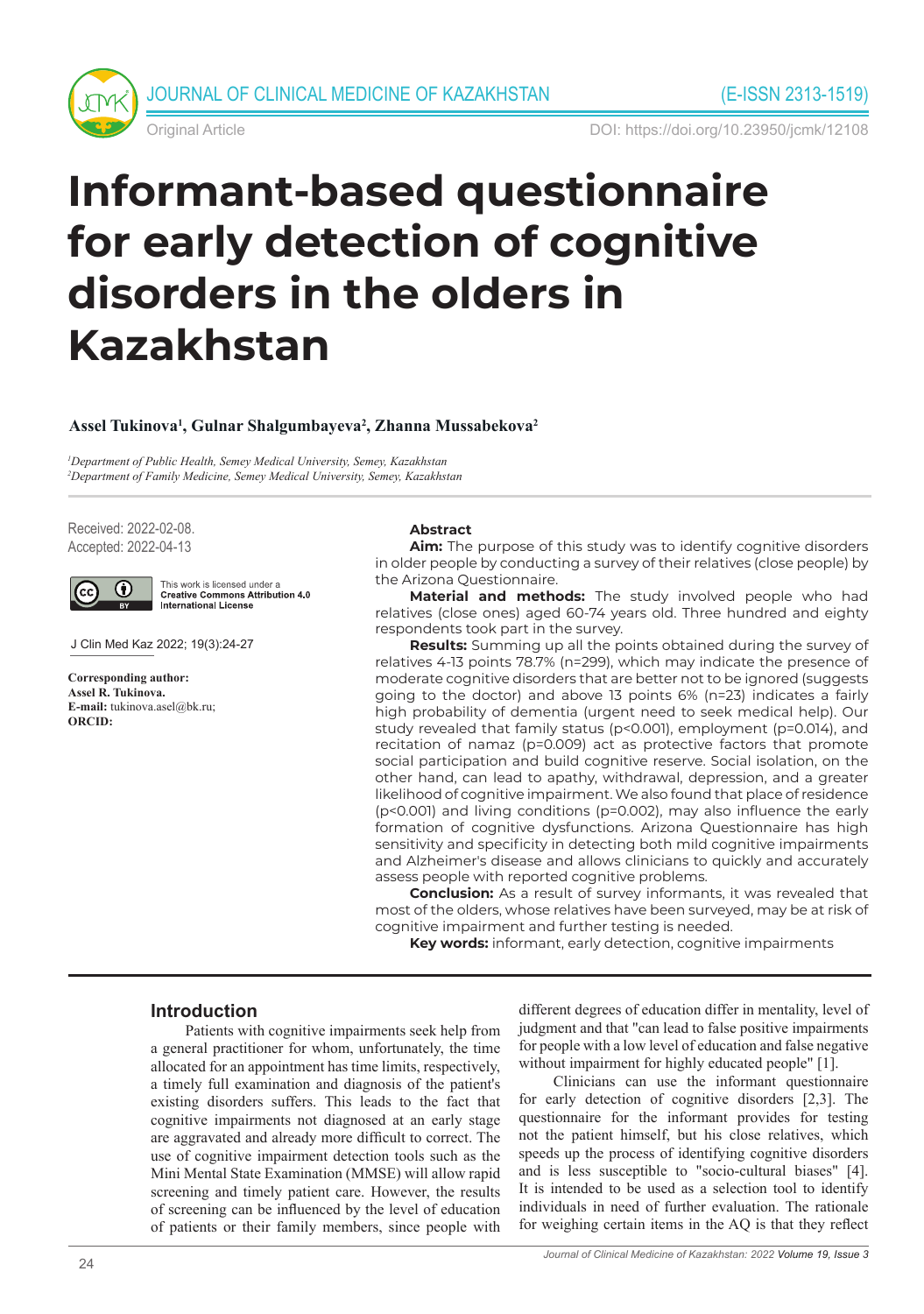the presence of cognitive symptoms that make it possible to predict the clinical diagnosis of AD. Given that subjective memory complaints are common among the elderly, the use of weighted elements can help to more accurately identify people with disabilities. AQ is not intended to replace a full diagnostic examination, which is carried out when assessing cognitive problems. The AQ (Alzheimer's Questionnaire) or the Arizona Questionnaire, proposed by American scientists in 2012, is used to quickly and easily interview close relatives of older people to detect cognitive impairments. The entire testing procedure takes 3 minutes. The test, according to American scientists, correlates with neuropsychological tests, is "a reliable indicator of cognitive impairment and accurately identifies Alzheimer's disease (AD) and moderate cognitive impairment (MCI), is easily interpreted and helps to identify cognitive impairment at an early stage in 90% of cases" [5,6]. It is known about the conduct and publication of a number of studies confirming the diagnostic accuracy and psychometric reliability of the Arizona Questionnaire [7]. The superiority of AQ over objective cognitive tests and comparability with other questionnaires based on informants and patients are also shown [8,9].

### **Material and methods**

The study involved relatives (close people) of elderly people aged 60-74 years, point-selected from all over Kazakhstan, who voluntarily agreed to participate in the survey. The exclusion criteria were, respectively, people without relatives aged 60-74 years, refusal to participate in the study, the presence of mental illness.

The AQ was used for the survey. The AQ is an assessment of dementia, consisting of 21 items. AQ items are divided into five areas, including memory, orientation, functionality, visualspatial and language perception. Tasks are presented in a "yes / no" format, with the total score for the "yes" tasks equal to the total score from 0 to 27, with higher scores corresponding to a greater impairment [10]. One of the 21 items in our survey was uninformative due to the fact that the respondents noted that their relative (close person) does not drive a car. Therefore, we excluded the question "Are there any problems with driving a car?" from the questionnaire, and as a result, 20 questions were left for the survey. The interpretation of the results of the survey of respondents about the presence of cognitive disorders in their elderly relatives (close people) is shown in Table 1.

| Table 1                        | Interpretation of survey results | Table 3                                                                                           |                            |
|--------------------------------|----------------------------------|---------------------------------------------------------------------------------------------------|----------------------------|
| Total score for the survey     |                                  | Interpretation of the result                                                                      | <b>Total score</b>         |
| less than 4 points             |                                  | lack of significant cognitive problems                                                            | less than $41$             |
| 4-13 points<br>above 13 points |                                  | may indicate the presence of mild<br>cognitive impairment, which is better not                    | 4-13 points                |
|                                |                                  | to ignore (requires access to a doctor)                                                           | above 13 po                |
|                                |                                  | shows a relatively high probability of<br>dementia (an urgent need to seek help<br>from a doctor) | answered t<br>direction of |

Also, in parallel, with the help of a survey of the elderly themselves, their socio-demographic data were collected, such as age, gender, nationality, marital status, education, whether they are currently working, current living conditions, hobbies, alcohol consumption, smoking attitude, namaz reading in the case of muslims, church attendance, prayer reading in the case of the orthodox, the place of residence.

The Ethics Committee of the Semey Medical University (Semey, Kazakhstan) approved our study before it began (protocol №2 of October 18, 2019).

Before the survey, informed consent was obtained from

*Journal of Clinical Medicine of Kazakhstan: 2022 Volume 19, Issue 3*

the respondents. The protection of individual data of study participants is guaranteed. Participants were encoded with a unique code.

### **Statistical analysis**

Descriptive statistics were used to analyze the data. For qualitative data, Pearson's chi-square was used. The level of statistical significance was set at  $p < 0.05$ . Statistical analysis was performed using SPSS version 20.0 (IBM Ireland Product Distribution Limited, Ireland).

#### **Results**

A survey of elderly people was conducted. The study involved 380 respondents. The survey results are presented in Table 2.

It can be seen from the Table 2, nearly half of respondents 49.7% (n=189) gave positive answer to the question: "Does the patient have memory loss?" For the question "If so, is their memory it worse than a few years ago?" 44.7% (n=170) answered "yes" (1 point). Less than half of the respondents  $43.4\%$  (n=165) answered that an elderly relative repeats the same question or expresses the same idea several times during the day. The majority of respondents 79.2% (n=301) said that their relative does not forget about scheduled meetings or events. Almost a third of the survey participants,  $32.1\%$  (n=122), replied that their elderly relative puts things in unusual places more than once a month. The majority of respondents 93.7% (n=356) noted that their close one does not suspect them of hiding or stealing his things when he cannot find them. Most of participants, 94.2% (n=358), answered that their elderly relative does not often experience difficulties when trying to remember the current day of the week, month, year. Many respondents 64.2% (n=244) noted that their elderly relative had cases when he/she could not remember whether he/she had already taken the medicine. 82.9% (n=315) of the survey participants answered that their relative did not have any difficulties when using household appliances, telephone, or television remote control. Also, 85.8% (n=326) of the respondents answered that their elderly relative does not experience any difficulties doing housework. It is good that the majority of respondents 90.3% (n=343) noted that their elderly close ones has not lost interest in their usual hobbies. Only 0.8% (n=3) of the participants noted that their elderly relative could get lost in familiar territory. Almost all respondents 96.1% (n=365)

Results of the survey to identify problems in the cognitive sphere

| Total score for the survey | % (n)       |  |  |
|----------------------------|-------------|--|--|
| less than 4 points         | 15,3% (58)  |  |  |
| 4-13 points                | 78,7% (299) |  |  |
| above 13 points            | $6\%$ (23)  |  |  |

answered that their close one did not lose the sense of the right direction of movement. Slightly more than half of respondents 52.9% (n=201) answered that there are cases that their close one not only forgets names, but also cannot remember the right word. At the same time, 71.1% (n=270) of the respondents noted that their close one confuses the names of relatives or friends. But almost many respondents 88.2% (n=335) answered that their close one has no problems recognizing familiar people.

Table 3 shows the final results of the survey to identify problems in the cognitive sphere.

Correlation analysis between the age of older persons and the scores obtained as a result of interviewing relatives (close persons) showed a statistically significant, direct, weak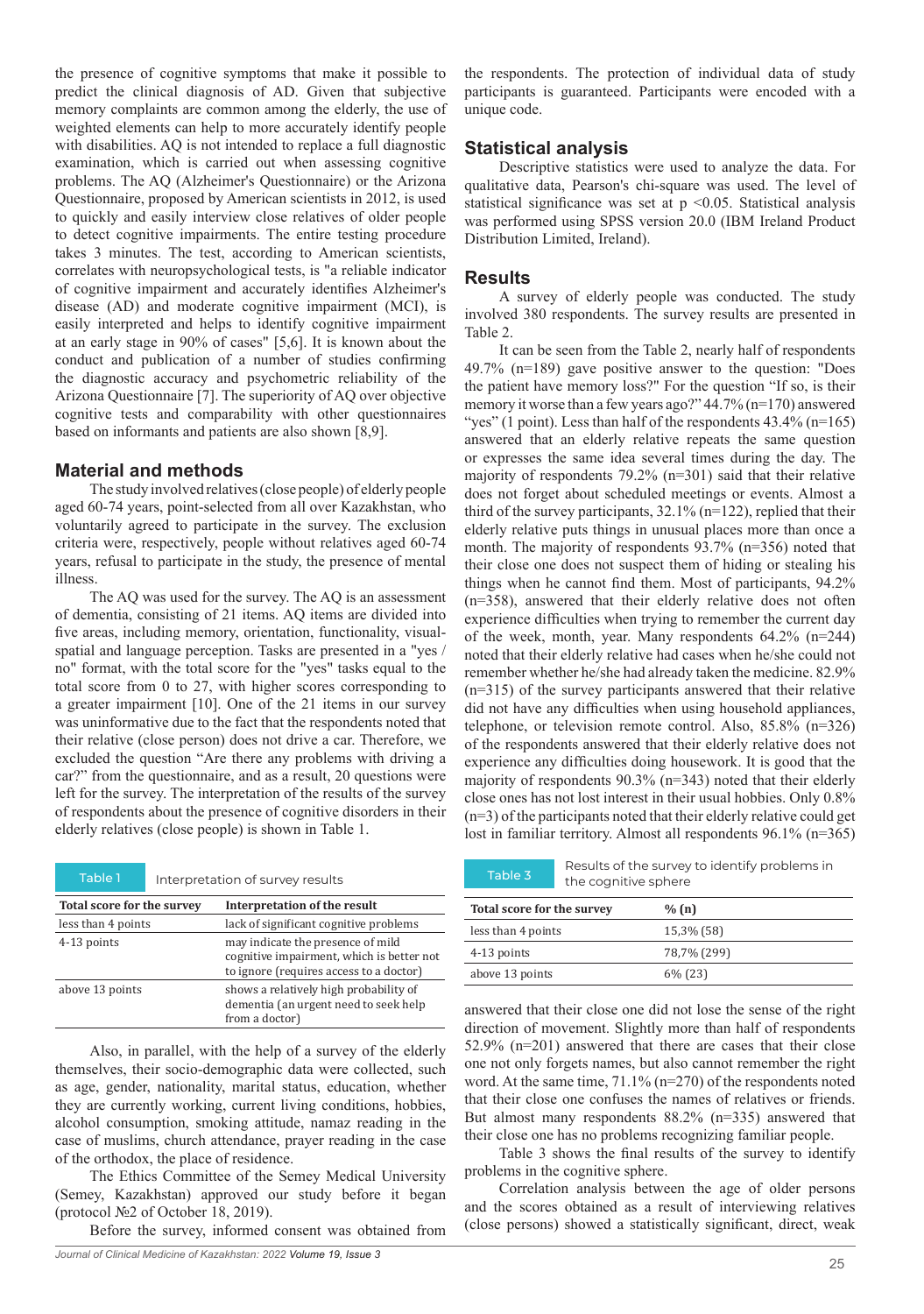| N <sup>o</sup> | Question                                                                                                                                                                                                           | <b>Yes</b>    |                | N <sub>0</sub> |                  |
|----------------|--------------------------------------------------------------------------------------------------------------------------------------------------------------------------------------------------------------------|---------------|----------------|----------------|------------------|
|                |                                                                                                                                                                                                                    | % (n)         | score          | % (n)          | score            |
| $\mathbf{1}$   | Does the patient have memory loss?                                                                                                                                                                                 | 49,7% (189)   | 1              | 50,3% (191)    | $\mathbf{0}$     |
| 2              | If so, is their memory it worse than a few years ago?                                                                                                                                                              | 44,7% (170)   | $\mathbf{1}$   | 55,3% (210)    | $\boldsymbol{0}$ |
| 3              | Does the patient repeat questions OR statements OR stories in the same day?                                                                                                                                        | 43,4% (165)   | 2              | 56,6% (215)    | $\mathbf{0}$     |
| 4              | Have you had to take over tracking events OR appointments? OR Does the patient<br>forget appointments?                                                                                                             | 20,8% (79)    | $\mathbf{1}$   | 79,2% (301)    | $\mathbf{0}$     |
| 5              | Does the patient misplace items more than once a month? OR Does the patient<br>misplace objects so that he or she cannot find them?                                                                                | 32,1% (122)   | $\mathbf{1}$   | 67,9% (258)    | $\mathbf{0}$     |
| 6              | Does the patient suspect others are moving, hiding or stealing items when they<br>cannot find them?                                                                                                                | 6,3% (24)     | $\mathbf{1}$   | 93,7% (356)    | $\mathbf{0}$     |
| 7              | Does the patient frequently have trouble knowing the day, date, month, year,<br>time? OR Does the patient have to use cues like the newspaper or the calendar to<br>know the day and date more than once a day?    | 5,8% (22)     | $\overline{2}$ | 94,2% (358)    | $\mathbf{0}$     |
| 8              | Does the patient become disoriented in unfamiliar places?                                                                                                                                                          | 40,3% (153)   | $\mathbf{1}$   | 59,7% (227)    | $\mathbf{0}$     |
| 9              | Does the patient become more confused outside the home or when traveling?                                                                                                                                          | 27,1% (103)   | $\mathbf{1}$   | 72,9% (277)    | $\mathbf{0}$     |
| 10             | Excluding physical limitations (e.g., tremor, hemiparesis, etc.), does the patient<br>have trouble handling money (tips, calculating change?)                                                                      | 7,6% (29)     | $\mathbf{1}$   | 92,4% (351)    | $\Omega$         |
| 11             | Excluding physical limitations (e.g., tremor, hemiparesis, etc.), does the patient<br>have trouble paying bills or doing finances OR Are family members taking over<br>finances because of concerns about ability? | 18,2% (69)    | 2              | 81,8% (311)    | $\mathbf{0}$     |
| 12             | Does the patient have trouble remembering to take medications or tracking<br>medications taken?                                                                                                                    | 64,2% (244)   | $\mathbf{1}$   | 35,8% (136)    | $\overline{0}$   |
| 13             | Is the patient having trouble using appliances (e.g., microwave, oven, stove,<br>remote control, telephone, alarm clock)?                                                                                          | 17,1% (65)    | $\mathbf{1}$   | 82,9% (315)    | $\mathbf{0}$     |
| 14             | Excluding physical limitations, is the patient having difficulty in completing<br>home repair or other home related tasks (housekeeping)?                                                                          | 14,2% (54)    | $\mathbf{1}$   | 85,8% (326)    | $\mathbf{0}$     |
| 15             | Excluding physical limitations, has the patient given up or significantly reduced<br>activities such as golfing, dancing, exercising, or crafts?                                                                   | 9,7% (37)     | $\mathbf{1}$   | 90,3% (343)    | $\mathbf{0}$     |
| 16             | Is the patient getting lost in familiar surroundings (own neighborhood)?                                                                                                                                           | $0,8\%$ $(3)$ | $\overline{2}$ | 99,2% (377)    | $\mathbf{0}$     |
| 17             | Does the patient have a decreased sense of direction?                                                                                                                                                              | 3,9% (15)     | $\mathbf{1}$   | 96,1% (365)    | $\mathbf{0}$     |
| 18             | Does the patient have trouble finding words other than names?                                                                                                                                                      | 52,9% (201)   | $\mathbf{1}$   | 47,1% (179)    | $\mathbf{0}$     |
| 19             | Does the patient confuse names of family members or friends?                                                                                                                                                       | 71,1% (270)   | 2              | 28,9% (110)    | $\Omega$         |
| 20             | Does the patient have difficulty recognizing people familiar to him/her?                                                                                                                                           | 11,8% (45)    | 2              | 88,2% (335)    | $\mathbf{0}$     |
|                |                                                                                                                                                                                                                    |               |                |                |                  |

relationship ( $R=0.156$ ;  $p=0.002$ ). Using the Chi-square test, a statistically significant relationship was found between the scores obtained as a result of the survey of relatives (close persons) with the marital status of older persons ( $\chi$ 2=109.849; p<0.001), their education ( $\chi$ 2=38.324; p<0.001), place of residence ( $\chi$ 2=22.973; p<0.001), current living condition ( $χ2=12.815$ ; p=0.002), whether he/she currently works ( $\gamma$ 2=12.428; p=0.014), reading of namaz by muslims ( $\chi$ 2=9.478; p=0.009) and reading prayer by orthodox ( $\chi$ 2=9.953; p=0.007).

#### **Discussion**

As shown in the Table 3 below 4 points were noted in 15.3% (n=58), which indicates the absence of significant problems in the cognitive sphere in elderly people who are relatives of the respondents; 4-13 points - 78.7% (n=299), which indicates the presence of moderate cognitive impairments, which are better not to be ignored (suggests going to a doctor) and above 13 points - 6% (n=23), indicates a fairly high probability of dementia (it is necessary to urgently seek medical help).

Our study revealed that family status  $(p<0.001)$ , employment ( $p=0.014$ ), and recitation of namaz ( $p=0.009$ ) act as protective factors that promote social participation and build cognitive reserve. Social isolation, on the other hand, can lead to apathy, withdrawal, depression, and a greater likelihood of cognitive impairment. We also found that place of residence  $(p<0.001)$  and living conditions  $(p=0.002)$ , may also influence the early formation of cognitive dysfunctions. Cognitive reserve, on the other hand, allows the brain to compensate for the negative effects of disorders that lead to the death of brain neurons, and postpones the development of cognitive impairment.

In our study, we used the AQ. The survey of respondents revealed the absence of significant cognitive problems in 15.3% of their elderly relatives (close people), which is confirmed by research of scientists from China, Arizona and the United States [5,11,12]. Many studies have confirmed the usefulness of using AQ for the early detection of MCI [11]. In the study of scientists from Arizona, AQ demonstrated high sensitivity and specificity for detecting MCI. AQ is a powerful awarenessbased tool for identifying cognitive impairments that can be easily implemented in clinical practice. A study conducted in Taiwan showed that most of elderly relatives (close people) had moderate cognitive impairment, and a smaller number of them already had a high probability of developing dementia [13]. It was also confirmed in our study, according to the results of the survey, the presence of moderate cognitive impairment in elderly relatives was revealed. However, a small number of people have a fairly high probability of dementia. In their study, Malek-Ahmadi et al. show that certain cognitive symptoms reported by informants can help clinicians distinguish people